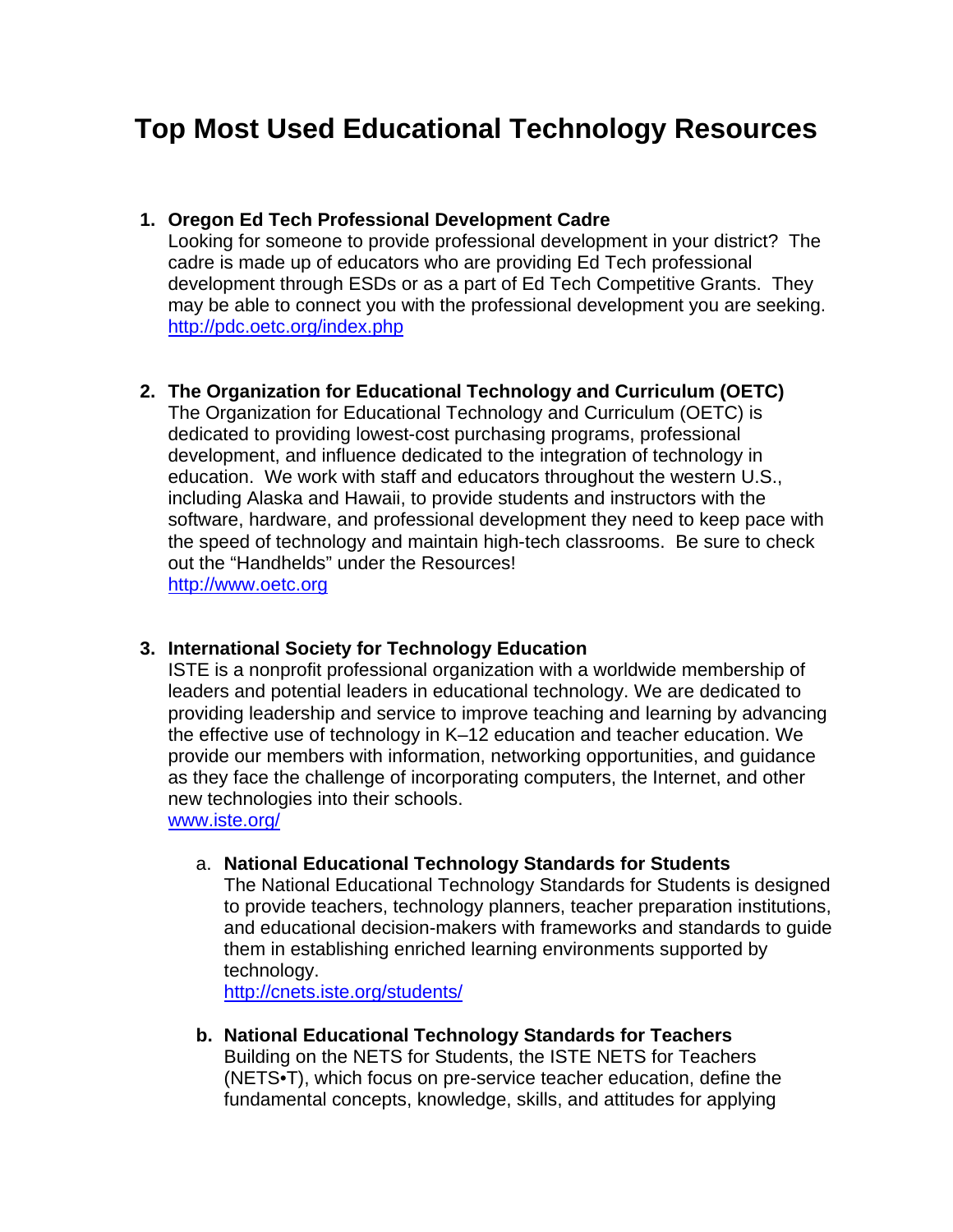technology in educational settings. All candidates seeking certification or endorsements in teacher preparation should meet these educational technology standards. It is the responsibility of faculty across the university and at cooperating schools to provide opportunities for teacher candidates to meet these standards.

 [http://cnets.iste.org/teachers/index.shtml](http://cnets.iste.org/students/)

**c. National Educational Technology Standards for Administrators**  The National Educational Technology Standards (NETS) for Administrators developed through the [Technology Standards for School](http://cnets.iste.org/tssa/)  [Administrators \(TSSA](http://cnets.iste.org/tssa/)) Collaborative identifies knowledge and skills constituting the "core" of what every P-12 administrator needs to know about and be able to do with technology regardless of specific job role. ISTE has embraced the TSSA standards as the national standards and extended the "core" skills and knowledge to include the specific provisions for administrators.

<http://cnets.iste.org/administrators/>

**4. Center for Applied Research in Educational Technology (CARET)**  CARET bridges education technology research to practice by offering researchbased answers to critical questions. <http://caret.iste.org/>

# **5. State Educational Technology Directors Association (SETDA)**

# **a. SETDA Connects**

[SETDA Connects](http://www.setdaconnects.com/) a one stop resource for SETDA members and the educational community to conduct research and collaborate with colleagues in an easy to use virtual environment. <http://www.setdaconnects.com/>

# b. **NLI Toolkit –**

SETDA members, corporate partners, and representatives from various educational organizations meet in the fall of each year to share resources and to create Toolkits designed to meet the educational technology needs of educators. The SETDA Toolkits are free resources for all educators. <http://www.setda.org/web/guest/toolkits>

# **6. Intel**® **Innovation in Education**

Each year Intel invests USD 100 million to help teachers teach, students learn and universities around the world innovate-particularly in the areas of math, science, and technology.

<http://www97.intel.com/education/>